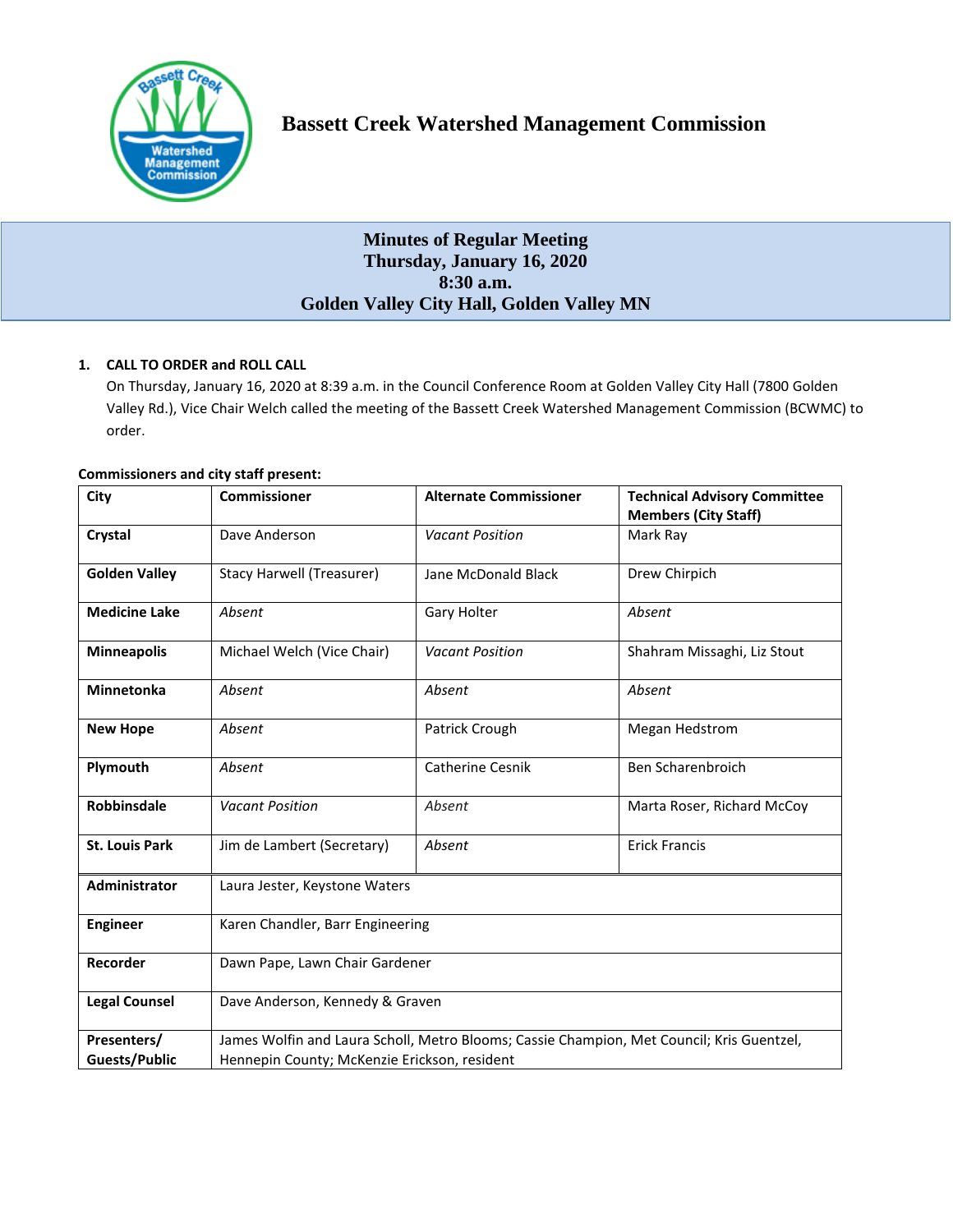### **2. CITIZEN FORUM ON NON-AGENDA ITEMS**  None.

# **3. APPROVAL OF AGENDA**

**MOTION:** Alternate Commissioner Holter moved to approve the agenda. Commissioner Harwell seconded the motion. Upon a vote, the motion carried 7-0, with the Cities of Minnetonka and Robbinsdale absent from the vote.

# **4. CONSENT AGENDA**

The following items were approved as part of the consent agenda: December 19, 2019 Commission meeting minutes, January 2020 financial report, payment of invoices, approval of resolution to transfer funds from CIP account to administrative account, approval of resolution to transfer funds from administrative account to channel maintenance fund and from long-term maintenance fund to administrative account, approval of proposal from MMKR to perform 2019 financial audit, approval of contract with Wenck Associates for 2020 WOMP Monitoring Services, approval of reimbursement request from City of Crystal for Winnetka Pond Dredging Project (BCP-2), and approval to amend grant contract with MnDNR for Floodplain Modeling & Mapping Project.

The general and construction account balances reported in the January 2020 Financial Report are as follows: Checking Account Balance **\$ 553,183.08** 

| TOTAL GENERAL FUND BALANCE                | \$553,183.08      |  |
|-------------------------------------------|-------------------|--|
| TOTAL CASH & INVESTMENTS ON-HAND (1/8/20) | \$3,958,618.16    |  |
| CIP Projects Levied – Budget Remaining    | \$ (5,976,253.23) |  |
| Closed Projects Remaining Balance         | \$ (502, 963.19)  |  |
| 2012-2017 Anticipated Tax Levy Revenue    | \$8,547.78        |  |
| 2018 Anticipated Tax Levy Revenue         | \$10,861.11       |  |
| Anticipated Closed Project Balance        | \$ (483, 554.30)  |  |

Commissioner Welch requested to pull item 4J from the consent agenda and add it to the business section as 5E.

**MOTION:** Commissioner de Lambert moved to approve the agenda as amended. Commissioner Anderson seconded the motion. Upon a vote, the motion carried 7-0, with the Cities of Minnetonka and Robbinsdale absent from the vote.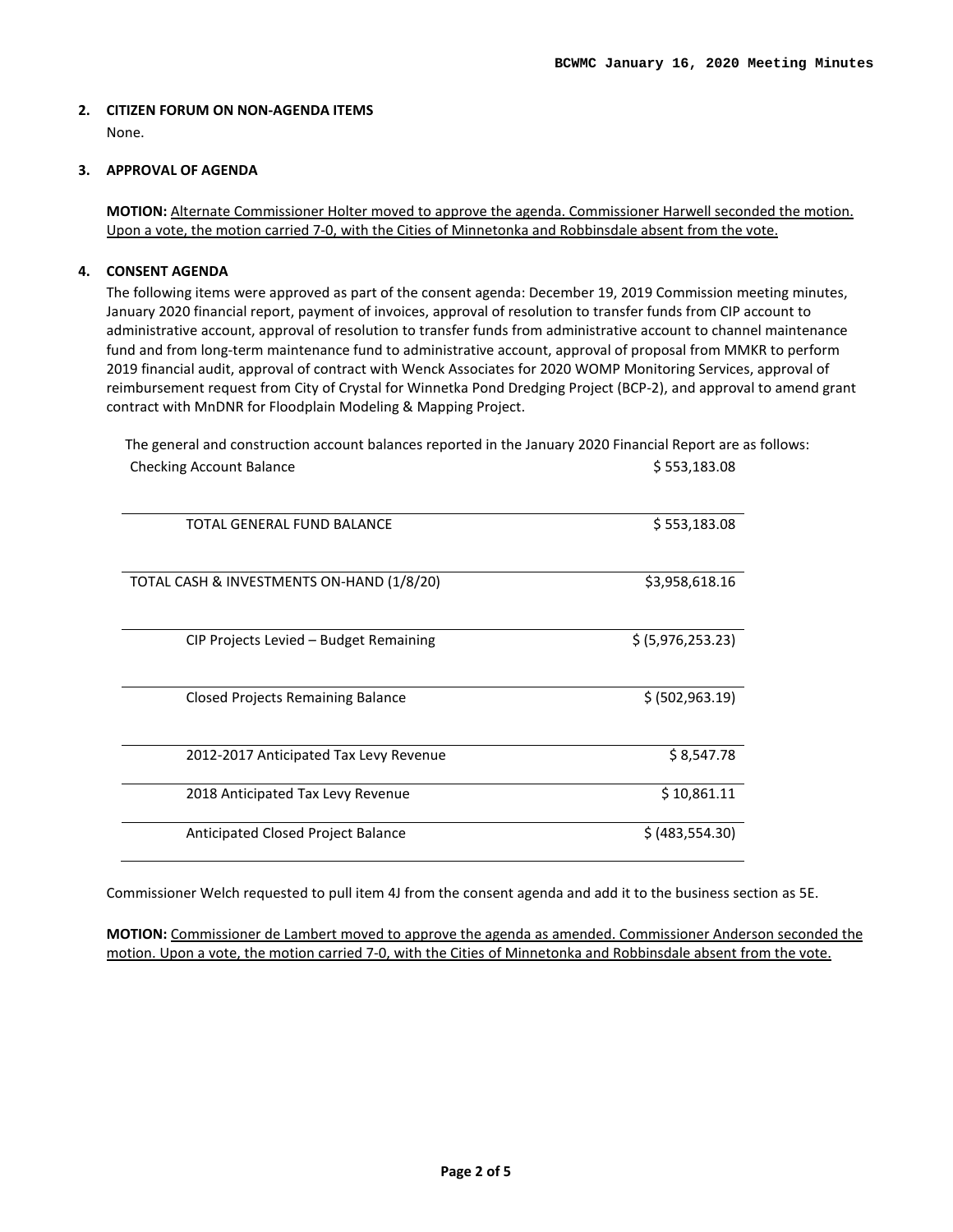# **5. BUSINESS**

#### **A. Receive Presentation from Metro Blooms with Update on Harrison Neighborhood Projects**

Administrator Jester gave a brief overview of how the Commission supports and partners on grants with Metro Blooms to implement work in the Harrison Neighborhood. Laura Scholl and James Wolfin from Metro Blooms gave a detailed report of the Harrison Neighborhood Projects. The Harrison Neighborhood is in the Near North community in Minneapolis, located west of downtown. It's considered an environmental justice community. Through native plantings, stormwater management projects, and training residents and local businesses in maintenance of these practices, Metro Blooms is working with the Harrison Neighborhood Association to create a prosperous and peaceful community that equitably benefits all of the Harrison neighborhood residents.

Ms. Scholl reported that through a Clean Water Fund grant to the BCWMC, funding was passed through to Metro Blooms to complete commercial stormwater management projects, mostly along Glenwood Ave. In 2019, Metro Blooms completed projects at Ripley Gardens, KNOCK Inc., and Venture North Bike Shop. In addition to installed projects, stormwater credit applications, operations and maintenance plans and trainings, and as-built documents were completed. Educational signage is being developed for the projects. Construction documents are completed for a fourth site, Minnesota Builders Exchange, and they are in the preliminary design phase for a project at Water in Motion. In conjunction with clean water practices, project focus includes equitable engagement and development through the use of an equitable development scorecard, ongoing opportunities for community feedback, and training for local contractors. Many factors, including property sale, soil contamination, and tenant issues have led to numerous properties dropping out prior to installation so Metro Blooms received grant extensions to the end of 2020 from both the Clean Water Fund and Hennepin County.

Ms. Scholl and Mr. Wolfin also reported on Metro Bloom's Boulevard Bioswale Program which got its start in the Harrison Neighborhood with a Met Council grant to the BCWMC. Dozens of residents participated in that program which has now expanded to other areas of Minneapolis with funding from the city. Mr. Wolfin provided detailed information on the plant selections and maintenance practices for the stormwater projects and boulevard bioswales.

Finally, Ms. Scholl reported on a partnership with Minneapolis College of Art and Design (MCAD) to develop graphics and communication pieces related to creating pollinator habitat and promoting native plants. They plan to use some of the images produced by students in future marketing materials

#### **B. Consider Approval of Application for BWSR Lawns to Legumes Demonstration Neighborhood Grant**

Administrator Jester report that Metro Blooms requested that the Commission apply for a \$40,000 Lawns to Legumes grant from the MN Board of Water and Soil Resources for a neighborhood demonstration project in the Harrison Neighborhood and other Near North neighborhoods to be implemented by Metro Blooms. She explained that she submitted the application (as it was due January 10<sup>th</sup>) after contacting Chair Prom and Vice Chair Welch about it. It was noted that Metro Blooms was going to submit the grant, but since their outreach program Blue Thumb—Planting for Clean Water is involved with processing the residential grants, they did not want there to be any potential for conflict of interest. Administrator Jester noted that Metro Blooms does a great job of keeping detailed records and performing almost all of the administration needed to manage the other Commission grant projects. She also noted that even though it's been submitted, the Commission could pull the application from consideration if they choose.

**MOTION:** Commissioner de Lambert moved to approve submittal of the Lawns to Legumes grant application. Commissioner Welch seconded the motion. Upon a vote, the motion carried 7-0, with the Cities of Minnetonka and Robbinsdale absent from the vote.

**C. Review Letter to MN Association of Watershed District (MAWD) on Chloride Limited Liability Legislation** Administrator Jester reviewed a letter she drafted to Emily Javens, MAWD Administrator, as directed by the Commission at their December meeting. Commissioner Harwell asked that the letter underscore the issue of safety and reference New Hampshire's similar existing law.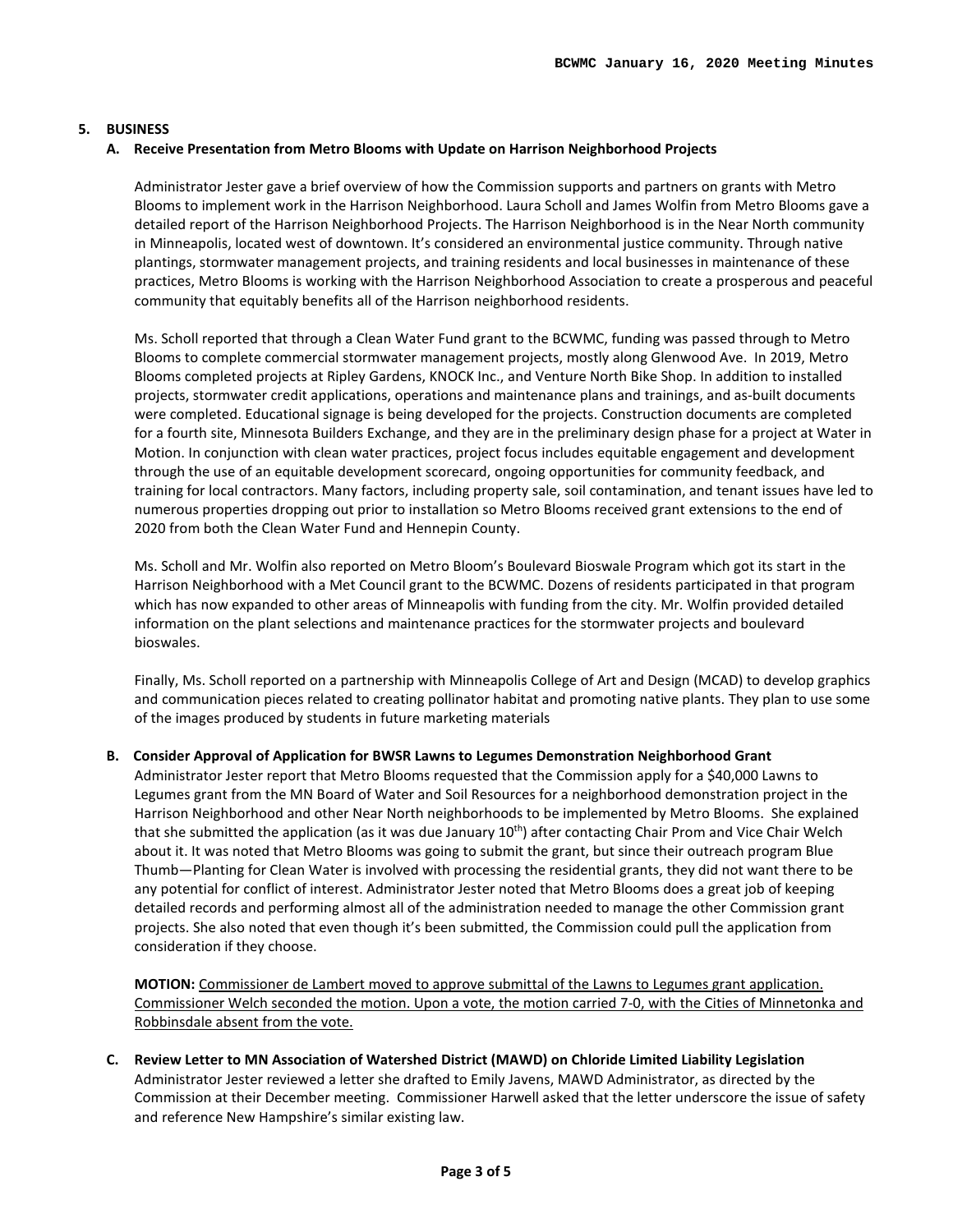Commissioner Welch reported that he will attend the Metro MAWD meeting where this issue could be raised and where other watersheds could decide to draft a similar letter.

**MOTION:** Commissioner Harwell moved to authorize Administrator Jester to send the letter to MAWD. Commissioner Welch seconded the motion. Upon a vote, the motion carried 7-0, with the Cities of Minnetonka and Robbinsdale absent from the vote.

### **D. Appoint Representative for BWSR Watershed-Based Funding Convene Meeting**

Administrator Jester reminded the Commission about BWSR's Watershed-Based funding process which includes "convene meetings" where each watershed and two cities will have one vote to decide which projects will receive the funding this biennium. She noted that the Commission should appoint a voting member and that she played that role during the pilot process in the last biennium. Commissioner Welch stated that Administrator Jester has the best handle on CIP projects and would be a logical choice.

**MOTION:** Commissioner Welch moved to appoint Administrator Jester as the voting representative for the BCWMC at the Watershed-Based Funding convene meetings; and to appoint Alternate Commissioner Cesnik as the first alternate, and Commissioner Harwell as the second alternate. Alternate Commissioner Holter seconded the motion. Upon a vote, the motion carried 7-0, with the Cities of Minnetonka and Robbinsdale absent from the vote.

### **E. Climate Adaptation Conference – moved from consent agenda**

Administrator Jester noted that she understands this conference is sold out. Although this conference is full, she, Alternate Commissioner Cesnik and Commissioner Welch would like to attend. Administrator Jester is going to check into ticket availability; if she is unable to attend, she will work to bring pertinent content to a future Commission meeting. Commissioner Welch mentioned that city attorneys are keenly interested in these issues.

**MOTION:** Commissioner de Lambert moved to authorize Alternate Commissioner Cesnik and Administrator Jester to attend if it is possible. Alternate Commissioner Holter seconded the motion. Upon a vote, the motion carried 7-0, with the Cities of Minnetonka and Robbinsdale absent from the vote.

# **6. COMMUNICATIONS**

#### **A. Administrator's Report**

i. BWSR Performance Review and Assistance Program (PRAP) – Administrator Jester reported the BCWMC will be assessed by BWSR staff through a "level II" PRAP. She doesn't foresee concerns, but noted it may take considerable administrative time.

Administrator Jester also reported that the BCWMC received a \$400,000 Clean Water Fund grant for the Bryn Mawr Meadows Water Quality Improvement Project.

She also mentioned she was giving an interview for CCX on the Sweeney Lake project after the meeting, and she reminded commissioners about the upcoming election of officers and committee appointments at the February meeting.

# **B. Chair**

i. Commissioner Welch noted the staff evaluations are being reviewed by Chair Prom.

### **C. Commissioners**

i. Alternate Commissioner Holter asked about the use of drones for AIS inspection, as there was a presentation about it at the last AMLAC meeting. He wondered if this technology was being employed elsewhere. Pape and Missaghi confirmed the use of drones especially for invasive plants, algae detection and water temperatures.

#### **D. TAC Members**